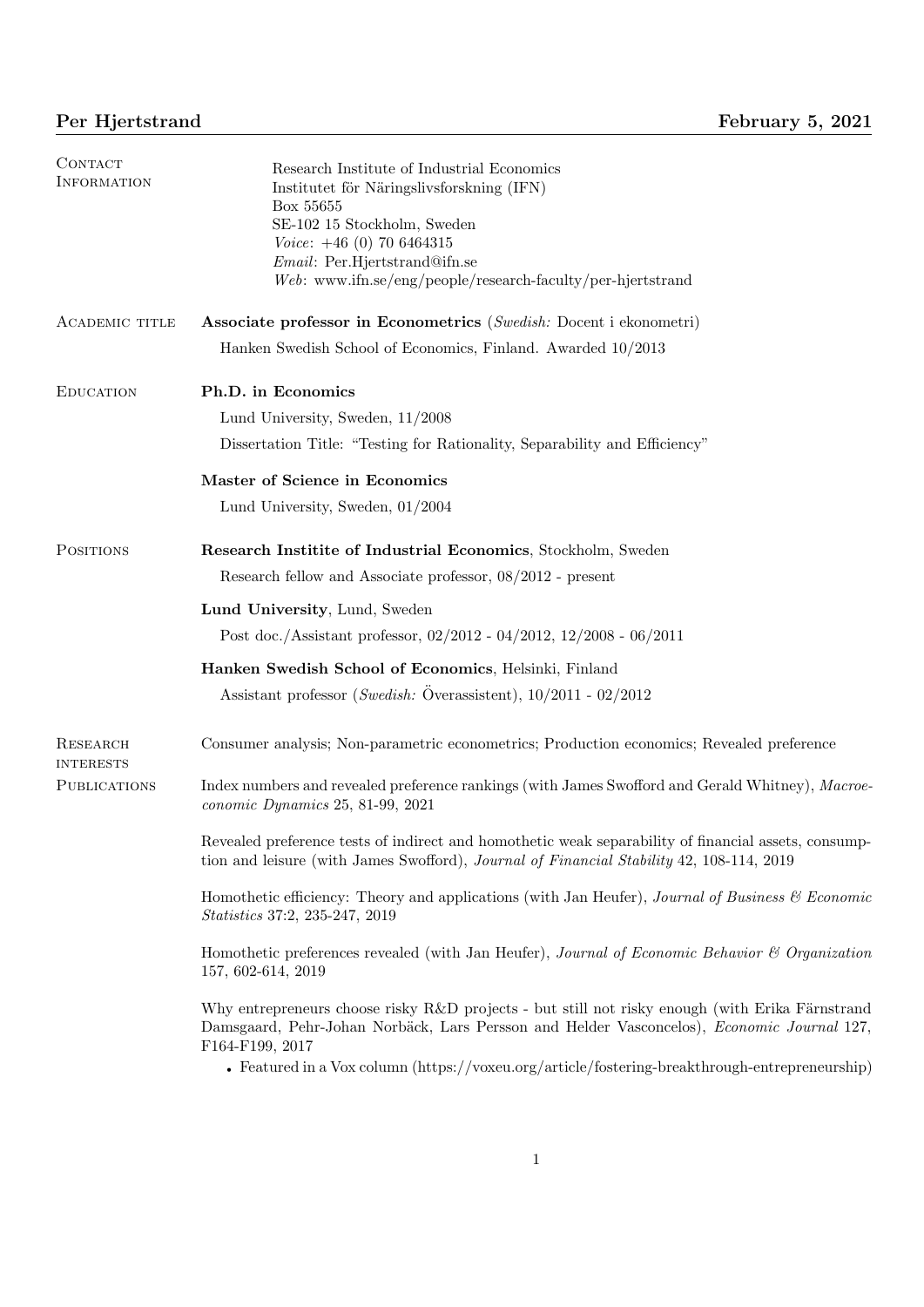|                                                       | Mixed integer revealed preference tests of utility maximization and weak separability for consump-<br>tion, leisure and money (with James Swofford and Gerald Whitney), Journal of Money, Credit and<br>Banking 48, 1547-1561, 2016                                                                                                                                                                                              |
|-------------------------------------------------------|----------------------------------------------------------------------------------------------------------------------------------------------------------------------------------------------------------------------------------------------------------------------------------------------------------------------------------------------------------------------------------------------------------------------------------|
|                                                       | Revealed preference tests for weak separability: an integer programming approach (with Laurens<br>Cherchye, Thomas Demuynck and Bram De Rock), Journal of Econometrics 186, 129-141, 2015                                                                                                                                                                                                                                        |
|                                                       | Consistent subsets: Computationally feasible methods to compute the Houtman-Maks-index (with<br>Jan Heufer), <i>Economics Letters</i> 128, 87-89, 2015                                                                                                                                                                                                                                                                           |
|                                                       | Indirect estimation of semiparametric binary choice models (with Joakim Westerlund), Oxford Bul-<br>letin of Economics and Statistics 76, 298-314, 2014                                                                                                                                                                                                                                                                          |
|                                                       | Are the choices of people stochastically rational? A stochastic test of the number of revealed pref-<br>erence violations (with James Swofford), <i>Empirical Economics</i> 46, 1495-1519, 2014                                                                                                                                                                                                                                  |
|                                                       | Revealed preference tests for consistency with weakly separable indirect utility (with James Swof-<br>ford), Theory and Decision 72, 245-256, 2012                                                                                                                                                                                                                                                                               |
|                                                       | Relative sources of european regional productivity convergence: A bootstrap frontier approach (with<br>Kerstin Enflo), Regional Studies 43, 643-659, 2009                                                                                                                                                                                                                                                                        |
| REVISE AND<br><b>RESUBMIT</b>                         | Power against random expenditure allocation for revealed preference tests, <i>Journal of Economic</i><br>Behavior & Organization                                                                                                                                                                                                                                                                                                 |
| <b>BOOK CHAPTERS</b><br>AND CONFERENCE<br>PROCEEDINGS | Samuelson's approach to revealed preference theory: Some recent advances (with Thomas De-<br>muynck). Chapter 9 in Paul Samuelson: Master of modern economics, R.G. Anderson, W.A. Barnett<br>and R.A. Cord (Eds.), 193-227, 2019, Palgrave Macmillan.                                                                                                                                                                           |
|                                                       | A Monte Carlo study of the necessary and sufficient conditions for weak separability. Advances in<br><i>Econometrics</i> 24, 151-182, 2009                                                                                                                                                                                                                                                                                       |
|                                                       | Food demand in Sweden: A nonparametric approach. Published in Functional Structure Inference,<br>W.A. Barnett and A. Serletis (Eds.), 157-182, Chapter 9, 2007, Emerald                                                                                                                                                                                                                                                          |
|                                                       | Indirect estimation of a simultaneous limited dependent variable model for patient costs and out-<br>come. ISI World Statistics Congress Proceedings 2015: 60th WSC, Rio de Janeiro (with Gunnar<br>Rosenqvist)                                                                                                                                                                                                                  |
| <b>JOURNAL SERVICE</b>                                | Associate editor<br>Macroeconomic Dynamics, 2016-                                                                                                                                                                                                                                                                                                                                                                                |
|                                                       | Referee<br>Computational Economics, Econometrica, Econometrics, Economic Modelling, Empirical Eco-<br>nomics, Financial Innovation, Journal of Econometrics, Journal of Economic Dynamics and<br>Control, Journal of Financial Stability, Journal of Money, Credit and Banking, Macroeconomic<br>Dynamics, Regional Studies, Review of Economics and Statistics, Scandinavian Journal of Eco-<br>nomics, Quantitative Economics. |
| AWARDS AND<br><b>SCHOLORSHIPS</b>                     | The Jan Wallander post-doctoral scholorship (W2009-0079:1) (SEK 1 215 000), 01/2010 - 03/2013                                                                                                                                                                                                                                                                                                                                    |
|                                                       | The Knut and Alice Wallenbergs Foundation, 2006                                                                                                                                                                                                                                                                                                                                                                                  |
|                                                       | Charter Fellow, Institute for Nonlinear Dynamical Inference (INDI), Moscow, 2017                                                                                                                                                                                                                                                                                                                                                 |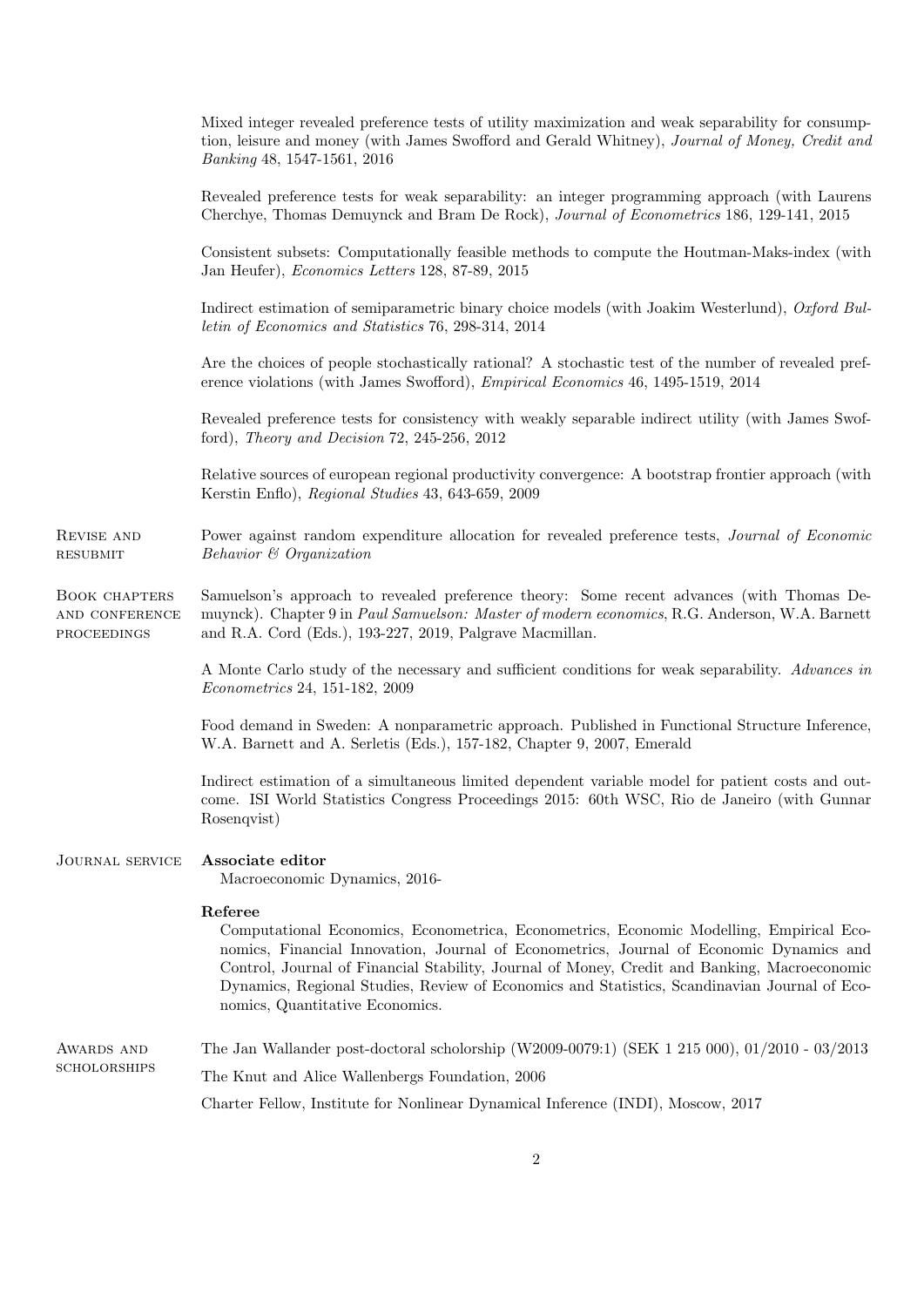| RESEARCH<br>PROJECTS                                | Leadership (Principal investigator)                                                                                                                                                                                                                                                                                                                                                                                                                                                                                                                                                                                                                                                                                                                                                                                                                  |
|-----------------------------------------------------|------------------------------------------------------------------------------------------------------------------------------------------------------------------------------------------------------------------------------------------------------------------------------------------------------------------------------------------------------------------------------------------------------------------------------------------------------------------------------------------------------------------------------------------------------------------------------------------------------------------------------------------------------------------------------------------------------------------------------------------------------------------------------------------------------------------------------------------------------|
|                                                     | Measuring the gains from globalization (P2015-0232:1) (SEK 1 800 000), $09/2015 - 08/2018$ .<br>Funded by Jan Wallander och Tom Hedelius stiftelse                                                                                                                                                                                                                                                                                                                                                                                                                                                                                                                                                                                                                                                                                                   |
|                                                     | Att mäta effekterna av handel $(77/17)$ (SEK 480 000), 09/2017 - 08/2018. Funded by Johan och<br>Jakob Söderbergs stiftelse                                                                                                                                                                                                                                                                                                                                                                                                                                                                                                                                                                                                                                                                                                                          |
|                                                     | Co-applicant                                                                                                                                                                                                                                                                                                                                                                                                                                                                                                                                                                                                                                                                                                                                                                                                                                         |
|                                                     | Nya verktyg för att analysera marknader med ofullständig konkurrens $(E7/20)$ , $01/2021-12/2022$ .<br>Funded by Torsten Söderbergs stiftelse                                                                                                                                                                                                                                                                                                                                                                                                                                                                                                                                                                                                                                                                                                        |
|                                                     | Estimating elasticities: Parametric and non-parametric applications to money demand systems<br>and consumer heterogeneity $(P2012-0271:1)$ , $01/2013 - 08/2015$ . Funded by Jan Wallander och<br>Tom Hedelius stiftelse                                                                                                                                                                                                                                                                                                                                                                                                                                                                                                                                                                                                                             |
|                                                     | Developing and evaluating separability tests $(P2007-0147:1)$ , $11/2008 - 12/2010$ . Funded by Jan<br>Wallander och Tom Hedelius stiftelse                                                                                                                                                                                                                                                                                                                                                                                                                                                                                                                                                                                                                                                                                                          |
|                                                     | Testing for rationality and separability $(J03/19), 01/2004 - 12/2007$ . Funded by Jan Wallander<br>och Tom Hedelius stiftelse                                                                                                                                                                                                                                                                                                                                                                                                                                                                                                                                                                                                                                                                                                                       |
| <b>VISITING</b><br>RESEARCHER AND<br>STUDIES ABROAD | Department of Applied Economics, Erasmus University, Rotterdam, The Netherlands, (short re-<br>search visit) $09/2017$                                                                                                                                                                                                                                                                                                                                                                                                                                                                                                                                                                                                                                                                                                                               |
|                                                     | Department of Statistical Sciences, University of Rome La Sapienza, Rome, Italy, (visiting re-<br>searcher) $05/2013 - 06/2013$ , $04/2014 - 07/2014$ , $05/2015 - 12/2015$                                                                                                                                                                                                                                                                                                                                                                                                                                                                                                                                                                                                                                                                          |
|                                                     | Department of Economics, Abo Akademi, Turku, Finland, (visiting researcher) 06/2012 - 08/2012                                                                                                                                                                                                                                                                                                                                                                                                                                                                                                                                                                                                                                                                                                                                                        |
|                                                     | Department of Finance and Statistics, Hanken School of Economics, Helsinki, Finland, (visiting<br>researcher) $04/2010 - 10/2010$ , $01/2009 - 03/2009$ , $01/2008 - 03/2008$                                                                                                                                                                                                                                                                                                                                                                                                                                                                                                                                                                                                                                                                        |
|                                                     | Department of Economics, University College, Dublin, Ireland, (visiting researcher) 09/2009 - 12/2009                                                                                                                                                                                                                                                                                                                                                                                                                                                                                                                                                                                                                                                                                                                                                |
|                                                     | Department of Economics and Finance, University of South Alabama, Mobile, USA, (visiting re-<br>searcher) $01/2007 - 03/2007$                                                                                                                                                                                                                                                                                                                                                                                                                                                                                                                                                                                                                                                                                                                        |
|                                                     | Studies in econometrics at the Department of Economics, University of Toronto, Toronto, Canada,<br>$09/2002 - 06/2003$                                                                                                                                                                                                                                                                                                                                                                                                                                                                                                                                                                                                                                                                                                                               |
| <b>SEMINARS</b>                                     | CONFERENCES AND Nordic workshop on industrial organization (NORIO XI), Stockholm, Sweden, 06/2019<br>FAME workshop, IFN, Stockholm, Sweden, 03/2019<br>Society for Economic Measurement, Xiamen, China, 06/2018<br>Department of Economics, Lund University, Lund, Sweden, 10/2017<br>Erasmus School of Economics, Rotterdam, The Netherlands, 09/2017<br>Bank of England conference in honor of William Barnett, London, England, 05/2017<br>Society for Economic Measurement, Thessaloniki, Greece, 07/2016<br>Department of Economics and Social Science, TU Dortmund, Dortmund, Germany, 01/2014<br>Department of Economics, Åbo Akademi, Turku, Finland, 06/2012<br>Aboa Centre for Economics, Turku, Finland, 06/2012<br>IFN, Stockholm, Sweden, 04/2012<br>Economic Theory and Applications: Arne Ryde 31st Symposium, Malaga, Spain, 01/2012 |